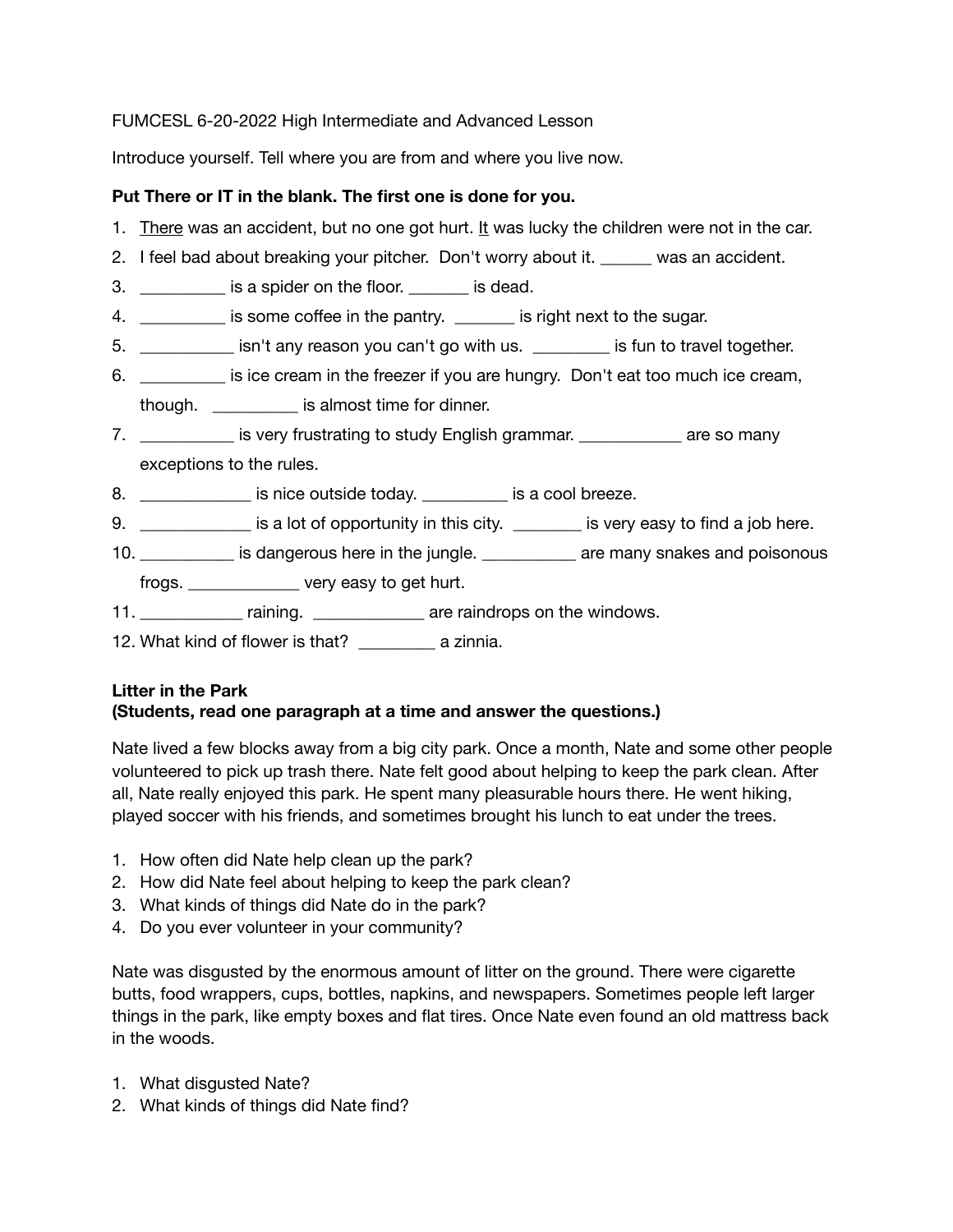There were several signs posted around the park. They warned people about a \$1,000 fine for littering. There were also plenty of garbage cans for people to use. Nate didn't understand why some people were so inconsiderate. Why did they want to ruin the park for everyone else?

- 1. What did Nate not understand?
- 2. What did the city do to encourage people not to litter?
- 3. Is littering a problem in your country?
- 4. What penalty should there be for littering?

One Saturday morning, after Nate had collected two big bags of trash, he sat down on a park bench to rest. He opened a bottle of water. Then he drank it while he relaxed. After a few minutes, he stood up and, for just a moment, put his water bottle on the ground. Suddenly a woman on a bicycle spoke. "Please pick up your trash," she said as she rode by. "Inconsiderate people like you ruin the park for everyone."

- 1. What did the woman say to Nate?
- 2. How was the woman wrong about Nate?

#### **Read the sentences. Choose a synonym for the underlined word.**

1-Nate spent many pleasurable hours at the park.

a-disgusted b-enjoyable

2-Nate was disgusted by the enormous amount of litter on the ground.

a-surprising b-huge

3-There were also plenty of garbage cans for people to use.

a-a lot of b-a few

4-Nate didn't understand why some people were so inconsiderate.

a- dirty b-thoughtless

**Vocabulary-Phrasal Verbs**: Choose the correct phrasal verb from the box below to fill in the blanks in the sentences.

| call back | call off | call out    | catch up |
|-----------|----------|-------------|----------|
| fill out  | drop off | drop out of | fill up  |

- 1. Mark had to \_\_\_\_\_\_\_\_\_\_\_\_\_\_\_\_ school because his father died. Mark had to go to work to support his mother and younger brothers.
- 2. I asked my secretary to \_\_\_\_\_\_\_\_\_\_\_\_\_\_\_\_\_\_ the contract after she finished typing it.
- 3. I am so far behind in my studies. I will never
- 4. The man on the phone really wanted to speak with my dad. I told him to **the in** in about an hour. Dad should be home by then.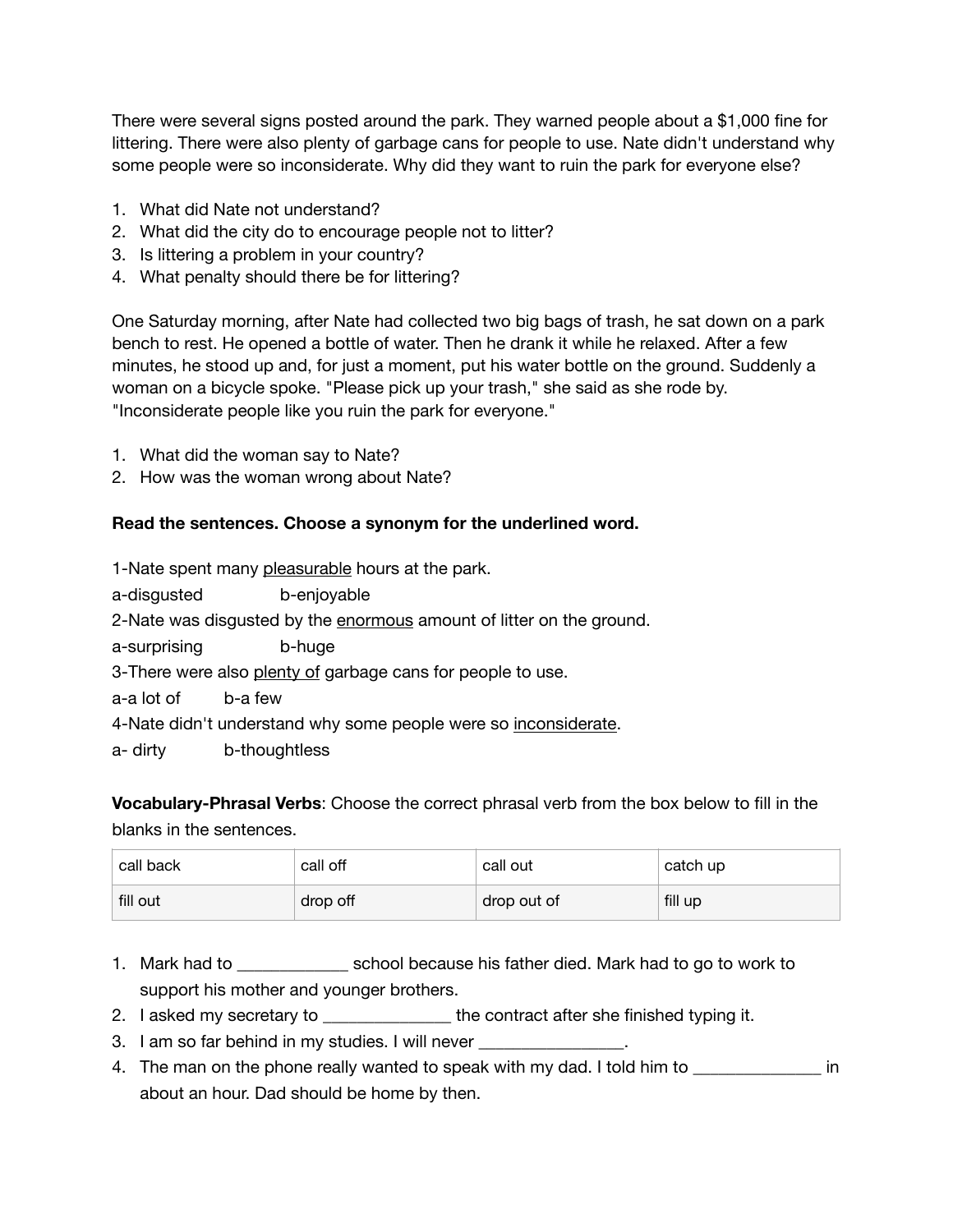- 5. The server will \_\_\_\_\_\_\_\_\_\_\_\_\_\_\_\_\_ your number when your food is ready.
- 6. We had to \_\_\_\_\_\_\_\_\_\_\_\_\_\_\_\_ the picnic because the forecast called for heavy rain all day.
- 7. I had to **z** a lot of forms to apply for a scholarship.
- 8. We need to stop at the next gas station and the tank. I don't want to run out of gas in the middle of nowhere.

# **DISCUSS:**

1-Americans love road trips. We pack our gear in our car or truck and hit the road. Have you taken any road trips in America? Where would you take a road trip to if you could?

2-The U.S has 62 national parks. How many have you been to? What's the best national park in your opinion?

3-Do you like to try the local food when you travel? What's the best local food you have had? 4-Do you keep a bucket list of places you want to visit? What are some of the destinations on the list?

5-Have you ever missed a flight? What happened?

6-Where do people in your country like to travel?

7-On a vacation do you like to keep busy and see lots of sights or stay put and enjoy a restful place?

8-When you're traveling do you like to get up at the crack of dawn and get started on your day or do you prefer sleeping in?

# **Idioms**:

**Jo**: My mother is still grieving over my father's death. She is very depressed. I worry about her. **Len**: Give it time. She needs to grieve. She'll come around after a time.

**Dad**: What happened to that boyfriend of yours. He hasn't come around lately. **Daughter:** We broke up, Dad.

**Cal**: I told Jim he could use my stepladder. But then he came and took my lawnmower without even asking. I guess he thought since he asked to borrow the stepladder, that meant he could borrow the rest of my tools.

**Kat**: Some people! You give them an inch and they take a mile.

# **American English vs. British English**

There is some overlap in usage. We use both "fix" and "mend", though "fix" is more common. We use cross as well as angry, but angry is more common. In rural American, it is common to hear people say, "Fetch me a hammer." Talk about which usage is more common in your country among English speakers. Did you learn British English or American English in school?